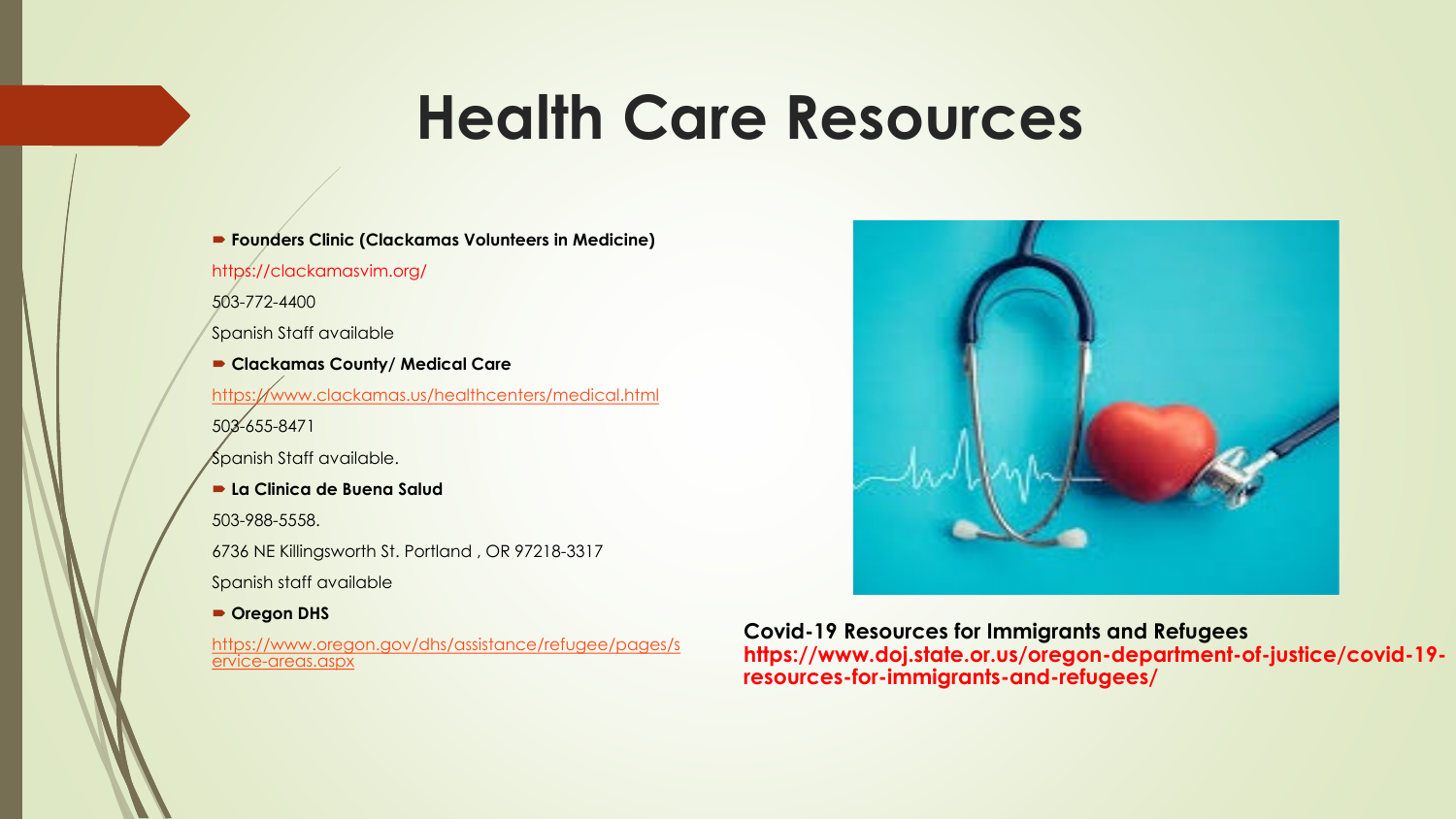# **Domestic Violence, Sexual Assault, and Human Trafficking**

#### **IRCO**

<https://irco.org/what-we-do/legal-services/>

971-312-9702

10301 NE Glisan st, Portland, OR 97220

**EXECUTE CLACKAMAS WOMEN SERVICES** 

#### http://www.cwsor.org/

24 hours crisis line 503-654-2288 or 888-654-2288

NATIONAL HUMAN TRAFFICKING HOTLINE

https://humantraffickinghotline.org/

24/7 1-888-373-7888 or text 233733

Oregon Coalition Against Domestic & Sexual Violence

#### <https://www.ocadsv.org/find-help>

503-230-1951

Catholic Charities

[https://www.catholiccharitiesoregon.org/services/migration](https://www.catholiccharitiesoregon.org/services/migration-services/anti-human-trafficking-services/)services/anti-human-trafficking-services/

503-238-5196

Oregon DHS

<https://www.oregon.gov/dhs/abuse/domestic/pages/index.aspx>

National Domestic Violence Hotline at 1-800-799-SAFE (7233)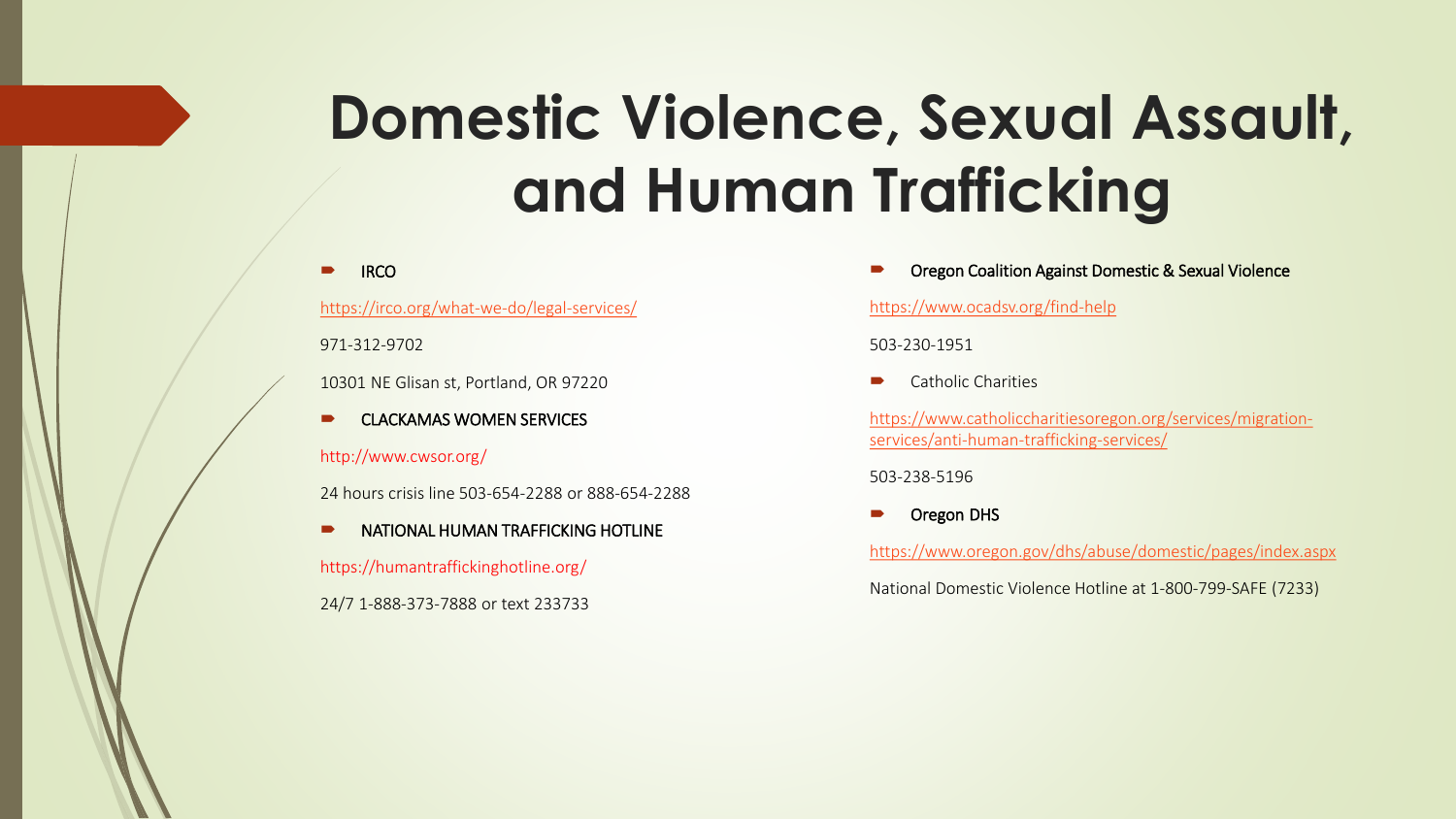## **Legal Resources**

### **IRCO**

[https://irco.org/what-we-do/legal-](https://irco.org/what-we-do/legal-services/)<br>services/

971-271-6537

10301 NE Glisan st, Portland, OR 97220.

#### **D** Causa Oregon

[https://causaoregon.org/immigration-](https://causaoregon.org/immigration-resources/) resources/

503-409-2473

700 Marion St. NE Salem, OR 97301

#### **Catholic Charities**

[https://www.catholiccharitiesoregon.or](https://www.catholiccharitiesoregon.org/services/migration-services/immigration-legal-services/) g/services/migration-<br>services/immigration-legal-services/

503-542-2855

 **ICS-Non-profit Immigration Advocates**

https://www.ics-law.org/

503-221-1689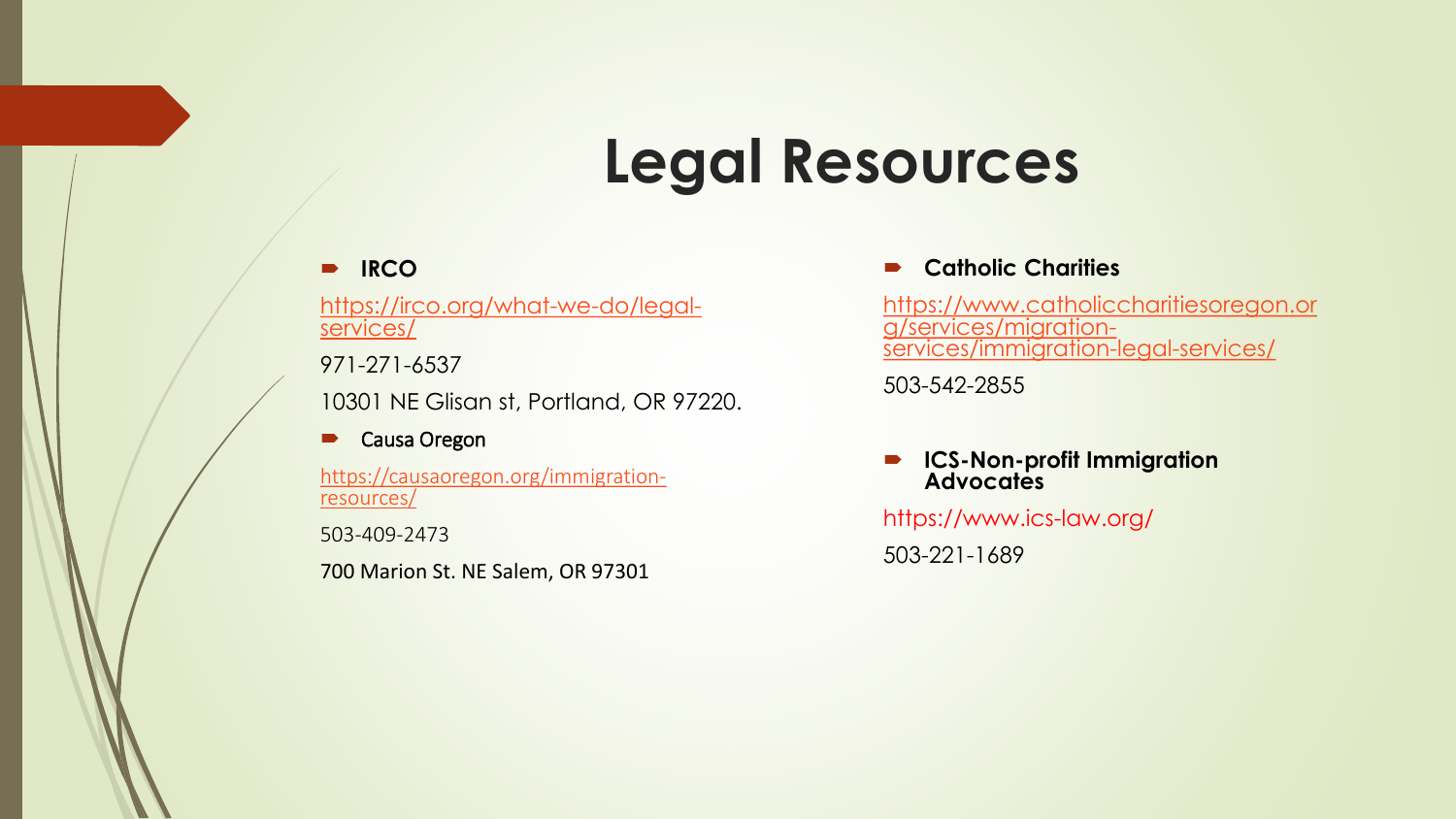## **Employment and Other Resources**

### **IRCO**

[ircosae@irco.org](mailto:ircosae@irco.org)

971-312-9702

10301 NE Glisan st, Portland, OR 97220.

**D** Causa Oregon <http://causaoregon.org/es/inicio/>

503-409-2473

700 Marion St. NE Salem, OR 97301

Catholic Charities of Oregon

[https://www.catholiccharitiesoregon.org/services/mig](https://www.catholiccharitiesoregon.org/services/migration-services/) ration-services/

503-231-4866

2740 SE Powell Blvd. Portland, OR 97202

 Lutheran Community Services <https://lcsnw.org/office/portland/>

503-231-7480

605 SE Cesar E. Chavez Blvd. Portland, OR 97214

 Sponsors Organized to Assist Refugees https://emoregon.org/soar/ 503-284-3002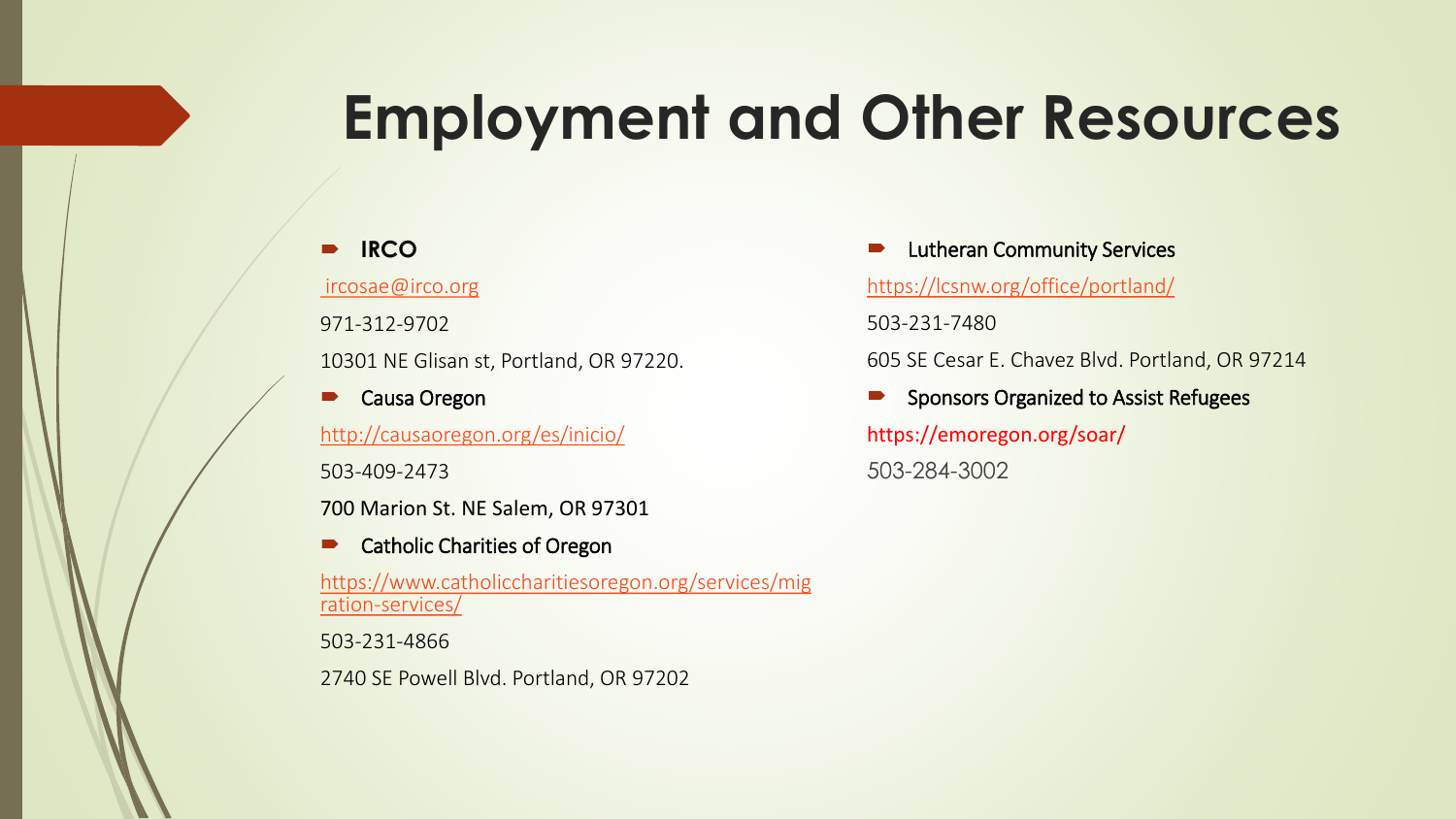## **English for Speakers of Other Languages (ESOL)**

#### **WHAT YOU WILL LEARN AT CCC**

- •Reading, writing, listening, speaking, grammar
- •Skill-building: vocabulary, spelling, basic computers
- •How to prepare for citizenship
- •We can also provide financial help and job training through Workforce
- Application and classes online
- https://onlineapplication.clackamas.edu/

#### **CONTACT**

•Main Office | [503-594-6048](tel:+15035946048) |

[GEDandESL@clackamas.edu](mailto:GEDandESL@clackamas.edu)

•Nena (for Spanish) | [503-594-3234](tel:+15035943234) |

[nenam@clackamas.edu](mailto:nenam@clackamas.edu) Yasmine (for Spanish) | [503-594-0637](tel:+15035940637) |

[yasmine.castaneda@clackamas.edu](mailto:yasmine.castaneda@clackamas.edu)

•Eda (for Russian) | [503-594-1674](tel:+15035941674) |

[eda.becker@clackamas.edu](mailto:eda.becker@clackamas.edu)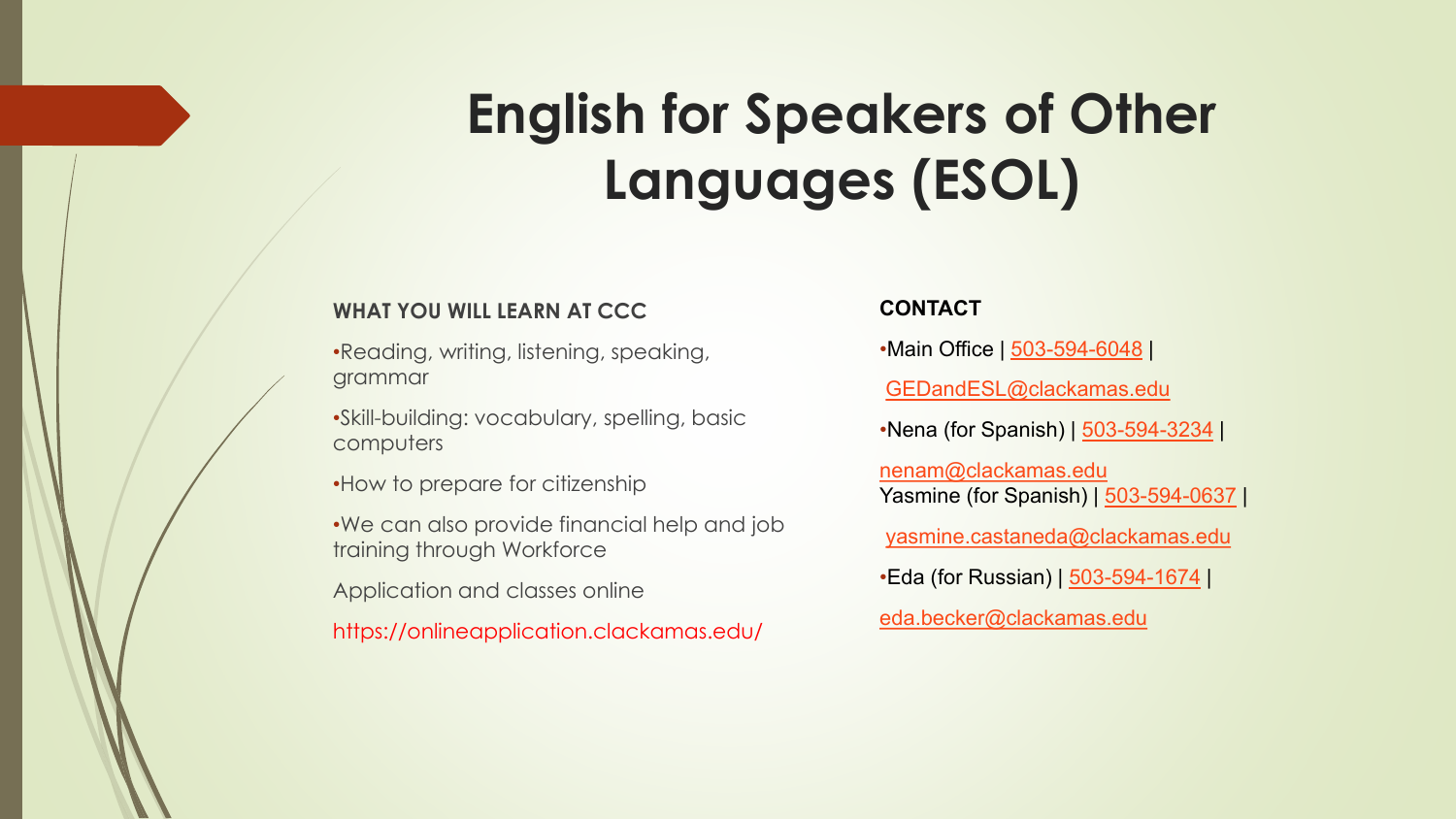## **Resources for Undocumented and DACA Students**

### **Campus Resources**

Associated Student Government

https://www.clackamas.edu/campus- life/student-involvement/student-government

**Counseling** 

https://www.clackamas.edu/campus- life/student-services/counseling

**International Student Support** 

https://www.clackamas.edu/admissions- financial-aid/getting-started/international- students

Multicultural Center

https://www.clackamas.edu/campus- life/student-involvement/multicultural-center

Veterans Center

https://www.clackamas.edu/campus- life/student-services/vet-center

Academic Advising

https://www.clackamas.edu/academics/ academic-support/academic-advising-<br>and-education-planning

### **Financial Resources**

[https://www.clackamas.edu/admissions-](https://www.clackamas.edu/admissions-financial-aid/getting-started/undocumented-daca)<br>financial-aid/getting-<br>started/undocumented-daca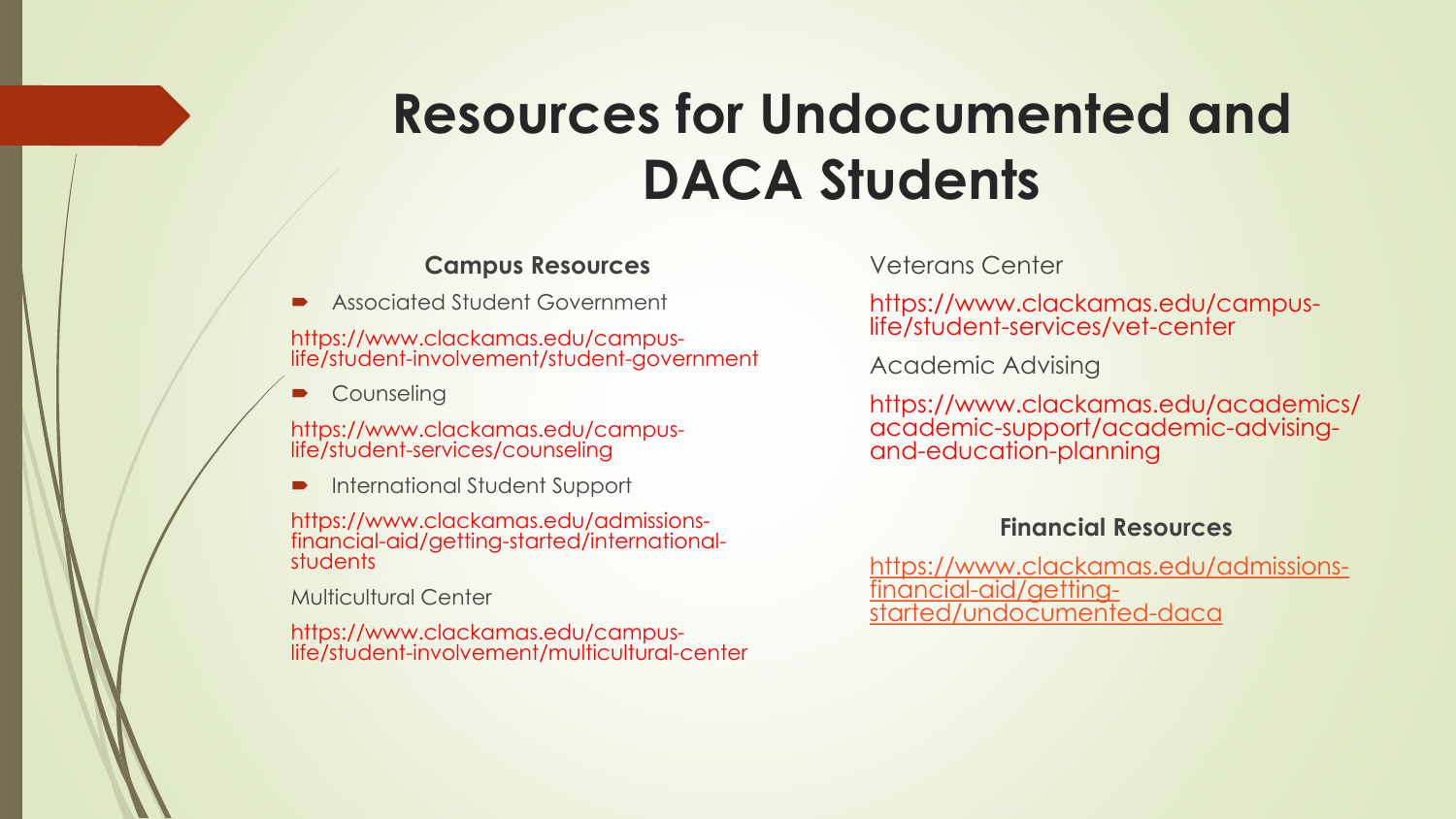### **GED and Adult Programs**

 <https://www.clackamas.edu/academics/academic-offerings/ged-adult-programs> [503-594-3028](tel:+15035943028) or email [patricks@clackamas.edu](mailto:patricks@clackamas.edu). [503-594-3234](tel:+15035943234) o [nenam@clackamas.edu.](mailto:nenam@clakamas.edu)

### **Información en Español**

https://www.clackamas.edu/admissions-financial-aid/getting-started/informacion-enespanol